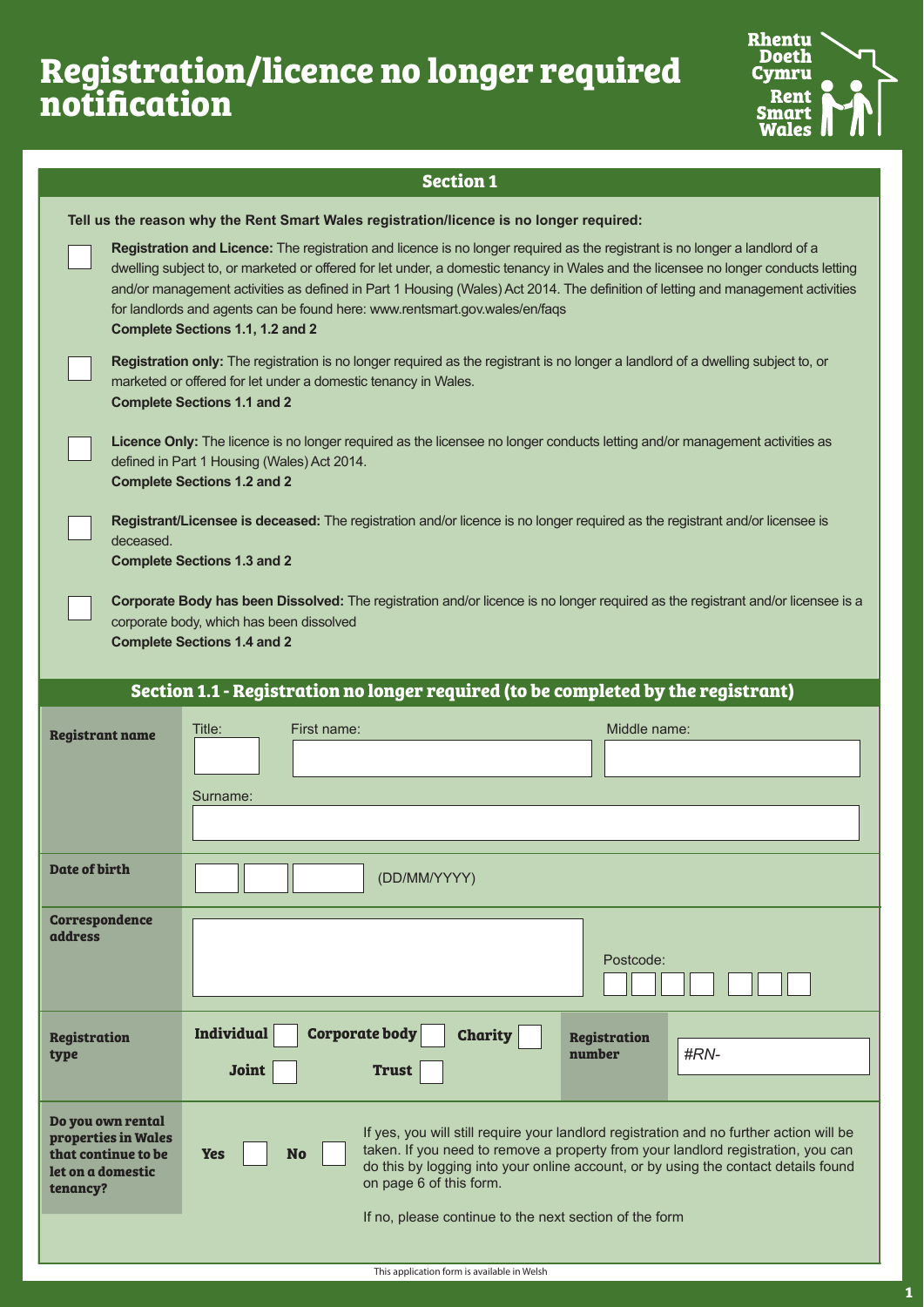# **Section 1.2 - Licence no longer required - (To be completed by the licensee)**

| Complete this section if you no longer require your Rent Smart Wales licence as you no longer conduct letting and/or |
|----------------------------------------------------------------------------------------------------------------------|
| management activities as defined in Part 1 Housing (Wales) Act 2014.                                                 |

|                                                                                                  | Title:<br>Middle name:<br>First name:                                                                                                                                                                   |  |  |
|--------------------------------------------------------------------------------------------------|---------------------------------------------------------------------------------------------------------------------------------------------------------------------------------------------------------|--|--|
| Licensee name                                                                                    |                                                                                                                                                                                                         |  |  |
|                                                                                                  | Surname:                                                                                                                                                                                                |  |  |
|                                                                                                  |                                                                                                                                                                                                         |  |  |
|                                                                                                  |                                                                                                                                                                                                         |  |  |
| Date of birth                                                                                    | (DD/MM/YYYY)                                                                                                                                                                                            |  |  |
| Correspondence                                                                                   |                                                                                                                                                                                                         |  |  |
| address                                                                                          | Postcode:                                                                                                                                                                                               |  |  |
|                                                                                                  |                                                                                                                                                                                                         |  |  |
| <b>Licence type</b>                                                                              | <b>Landlord</b><br><b>Agent</b><br>#LR-<br>Licence number                                                                                                                                               |  |  |
| Do you own rental<br>properties in Wales<br>that continue to be<br>let on a domestic<br>tenancy? | If yes, you will still require your landlord registration. You must<br><b>No</b><br><b>Yes</b><br>ensure that your landlord registration is kept up to date and any<br>changes are made within 28 days. |  |  |
| If yes, provide the                                                                              | Property address:                                                                                                                                                                                       |  |  |
| address of each<br>rental property and                                                           |                                                                                                                                                                                                         |  |  |
| details of the<br>replacement licence                                                            |                                                                                                                                                                                                         |  |  |
| holder for<br>each property                                                                      | Postcode:                                                                                                                                                                                               |  |  |
| (you may use a<br>separate sheet if                                                              | Name of replacement licence holder:<br>Company name:                                                                                                                                                    |  |  |
| required)                                                                                        |                                                                                                                                                                                                         |  |  |
|                                                                                                  | Agent reference number:                                                                                                                                                                                 |  |  |
|                                                                                                  | #A2-                                                                                                                                                                                                    |  |  |
|                                                                                                  |                                                                                                                                                                                                         |  |  |
| Property address:                                                                                |                                                                                                                                                                                                         |  |  |
|                                                                                                  |                                                                                                                                                                                                         |  |  |
|                                                                                                  | Postcode:                                                                                                                                                                                               |  |  |
|                                                                                                  | Name of replacement licence holder:<br>Company name:                                                                                                                                                    |  |  |
|                                                                                                  |                                                                                                                                                                                                         |  |  |
|                                                                                                  | Agent reference number (beginning with #A)                                                                                                                                                              |  |  |
|                                                                                                  | #A2-                                                                                                                                                                                                    |  |  |
|                                                                                                  |                                                                                                                                                                                                         |  |  |
|                                                                                                  |                                                                                                                                                                                                         |  |  |
|                                                                                                  |                                                                                                                                                                                                         |  |  |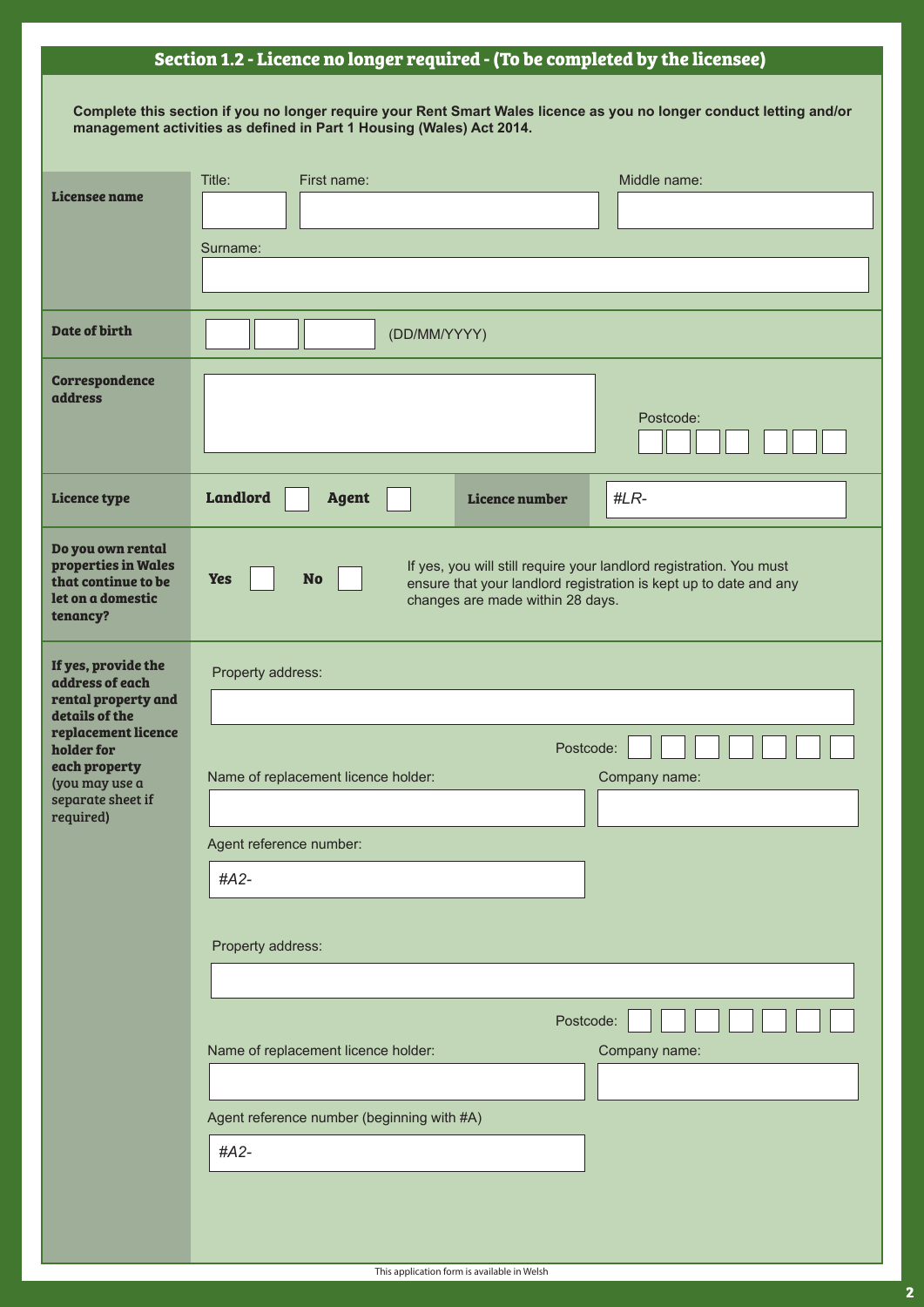| Property address:                                                                                                                                |                                                                                                                                                                                                                                                                                                                                                                                                                                                                                                                               |
|--------------------------------------------------------------------------------------------------------------------------------------------------|-------------------------------------------------------------------------------------------------------------------------------------------------------------------------------------------------------------------------------------------------------------------------------------------------------------------------------------------------------------------------------------------------------------------------------------------------------------------------------------------------------------------------------|
|                                                                                                                                                  |                                                                                                                                                                                                                                                                                                                                                                                                                                                                                                                               |
|                                                                                                                                                  | Postcode:                                                                                                                                                                                                                                                                                                                                                                                                                                                                                                                     |
|                                                                                                                                                  | Name of replacement licence holder:<br>Company name:                                                                                                                                                                                                                                                                                                                                                                                                                                                                          |
|                                                                                                                                                  |                                                                                                                                                                                                                                                                                                                                                                                                                                                                                                                               |
|                                                                                                                                                  | Agent reference number (beginning with #A)                                                                                                                                                                                                                                                                                                                                                                                                                                                                                    |
| $#A2-$                                                                                                                                           |                                                                                                                                                                                                                                                                                                                                                                                                                                                                                                                               |
|                                                                                                                                                  | Please be advised that if you consent to the licence above being revoked, the licensee must not carry out lettings work or property<br>management work at any rental property, within Wales, which is subject to, marketed, or let under a domestic tenancy and that there will<br>remain a duty to register any dwelling, of which the licensee named above is the landlord. Failure to comply with these legal<br>requirements is an offence and could result in a Fixed Penalty Notice of up to £250 or an unlimited fine. |
| Do you have any<br>representations<br>that you wish<br>to make with<br>regard to the<br>revocation of<br>the Rent Smart<br><b>Wales licence?</b> | Representations include any additional information you would like to<br>be taken into account prior to Rent Smart Wales making a<br>No<br><b>Yes</b><br>determination to revoke this licence.                                                                                                                                                                                                                                                                                                                                 |
| If yes, provide<br>details of<br>representations<br>(you may use a<br>separate sheet<br>if required)                                             |                                                                                                                                                                                                                                                                                                                                                                                                                                                                                                                               |
|                                                                                                                                                  | Sign and date the form below to consent to the revocation of the Rent Smart Wales licence                                                                                                                                                                                                                                                                                                                                                                                                                                     |
| Print name:                                                                                                                                      |                                                                                                                                                                                                                                                                                                                                                                                                                                                                                                                               |
| Signed:                                                                                                                                          | Date                                                                                                                                                                                                                                                                                                                                                                                                                                                                                                                          |
|                                                                                                                                                  | On receipt of your consent, Rent Smart Wales will revoke the licence under Section 25 of the Housing (Wales) Act 2014. Once your<br>licence has been revoked, you will receive a formal decision letter advising you that the revocation process has been completed.<br>You will have the right to appeal the revocation of your licence to the Residential Property Tribunal, who can be contacted at Welsh<br>Tribunals Office, Oak House, Cleppa Park, Celtic Springs, Newport, NP10 8BD.                                  |
|                                                                                                                                                  |                                                                                                                                                                                                                                                                                                                                                                                                                                                                                                                               |

**Proceed to Section 2**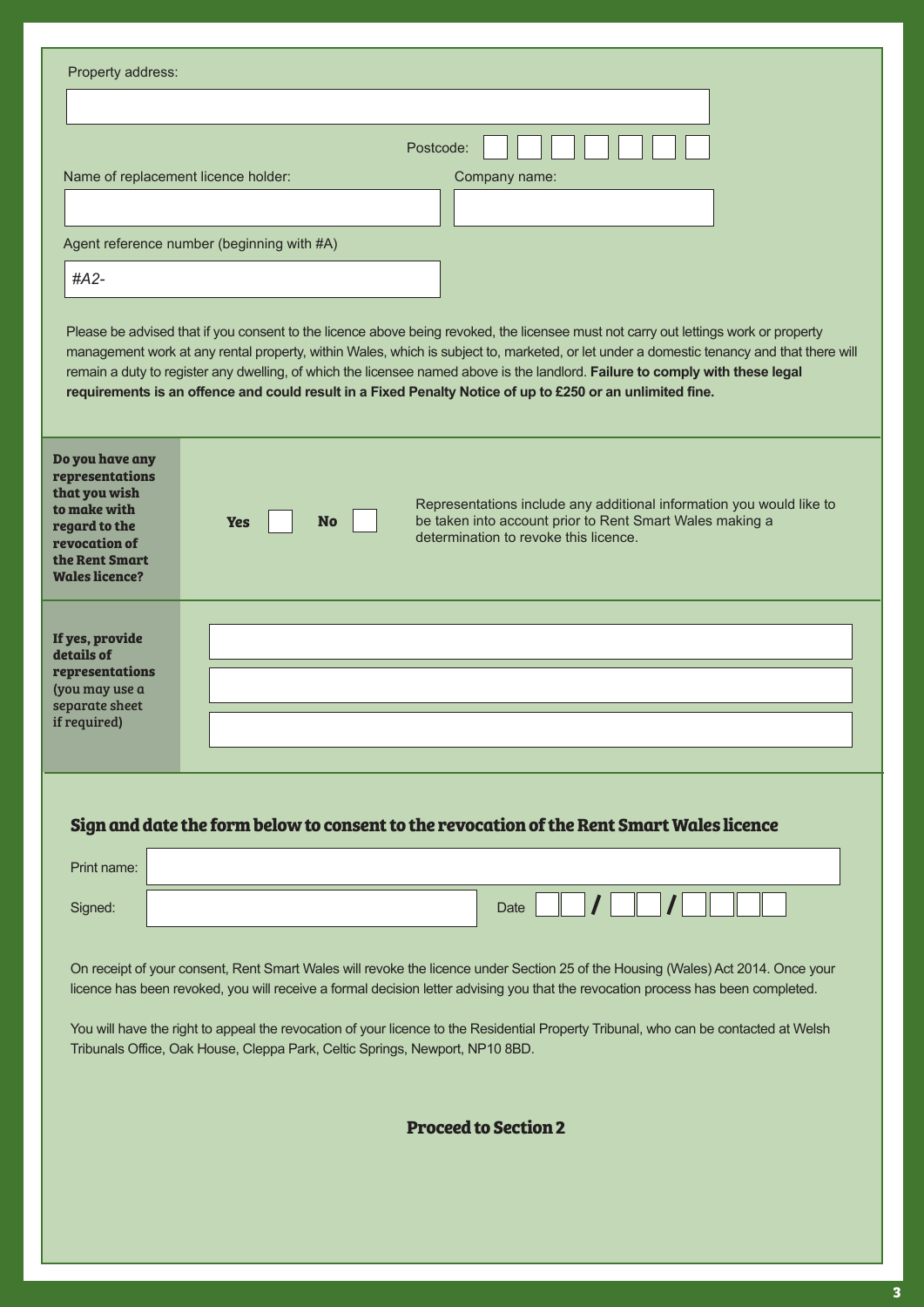### **Section 1.3 - Registrant/licensee is deceased** (to be completed by legal representative or next of kin)

|                                                                                                        | Complete this section if you are advising Rent Smart Wales that a licensee has died.                                                                                                                                                                                     |                                                                               |                                                                                                            |  |
|--------------------------------------------------------------------------------------------------------|--------------------------------------------------------------------------------------------------------------------------------------------------------------------------------------------------------------------------------------------------------------------------|-------------------------------------------------------------------------------|------------------------------------------------------------------------------------------------------------|--|
|                                                                                                        | Title:<br>First name:                                                                                                                                                                                                                                                    |                                                                               | Middle name:                                                                                               |  |
| Registrant/<br><b>Licensee details</b>                                                                 |                                                                                                                                                                                                                                                                          |                                                                               |                                                                                                            |  |
|                                                                                                        |                                                                                                                                                                                                                                                                          |                                                                               |                                                                                                            |  |
|                                                                                                        | Surname:                                                                                                                                                                                                                                                                 |                                                                               |                                                                                                            |  |
|                                                                                                        |                                                                                                                                                                                                                                                                          |                                                                               |                                                                                                            |  |
| Date of birth:                                                                                         | (DD/MM/YYYY)                                                                                                                                                                                                                                                             |                                                                               |                                                                                                            |  |
| <b>Correspondence</b><br>address:                                                                      |                                                                                                                                                                                                                                                                          |                                                                               | Postcode:                                                                                                  |  |
| Date of death:                                                                                         | (DD/MM/YYYY)                                                                                                                                                                                                                                                             | <b>Your</b><br>relationship to<br>licensee /<br>registrant                    |                                                                                                            |  |
| <b>Registration</b>                                                                                    | <b>Individual</b><br><b>Corporate body</b>                                                                                                                                                                                                                               | <b>Registration</b>                                                           | #RN-                                                                                                       |  |
| type                                                                                                   |                                                                                                                                                                                                                                                                          | number                                                                        |                                                                                                            |  |
|                                                                                                        | <b>Joint</b><br><b>Trust</b>                                                                                                                                                                                                                                             |                                                                               | This reference number can be<br>found on the Public Register:                                              |  |
|                                                                                                        | <b>Charity</b><br>Not applicable                                                                                                                                                                                                                                         |                                                                               | www.rentsmart.gov.wales/en/check-register                                                                  |  |
|                                                                                                        |                                                                                                                                                                                                                                                                          |                                                                               |                                                                                                            |  |
| <b>Licence type</b>                                                                                    | <b>Landlord</b><br><b>Agent</b>                                                                                                                                                                                                                                          | <b>Licence</b><br>number                                                      | $#LR-$                                                                                                     |  |
|                                                                                                        | Not applicable                                                                                                                                                                                                                                                           |                                                                               | This reference number can be<br>found on the Public Register:<br>www.rentsmart.gov.wales/en/check-register |  |
| Did the registrant/<br>licensee own any<br>rental properties in<br>Wales let on a<br>domestic tenancy? | <b>No</b><br><b>Yes</b>                                                                                                                                                                                                                                                  | If yes, are these<br>properties still<br>being let on<br>domestic<br>tenancy? | <b>No</b><br><b>Yes</b><br>Not known (property sold)                                                       |  |
| If yes, provide the<br>address of each<br>rental property<br>and details of the                        | Property address:                                                                                                                                                                                                                                                        |                                                                               |                                                                                                            |  |
| replacement<br>licence holder for                                                                      |                                                                                                                                                                                                                                                                          |                                                                               |                                                                                                            |  |
| each property<br>(you may use a                                                                        |                                                                                                                                                                                                                                                                          | Postcode:                                                                     |                                                                                                            |  |
| seperate sheet if<br>required)                                                                         | Name of replacement licence holder:                                                                                                                                                                                                                                      |                                                                               | Company name:                                                                                              |  |
|                                                                                                        |                                                                                                                                                                                                                                                                          |                                                                               |                                                                                                            |  |
|                                                                                                        | Agent reference number:                                                                                                                                                                                                                                                  |                                                                               |                                                                                                            |  |
|                                                                                                        | #A2-                                                                                                                                                                                                                                                                     |                                                                               |                                                                                                            |  |
|                                                                                                        |                                                                                                                                                                                                                                                                          |                                                                               |                                                                                                            |  |
|                                                                                                        |                                                                                                                                                                                                                                                                          |                                                                               |                                                                                                            |  |
|                                                                                                        | Properties let on a domestic tenancy in Wales must have in place an appropriately licensed landlord or agent to undertake letting and<br>management activities. Failure to comply with these legal requirements is an offence and could result in a Fixed Penalty Notice |                                                                               |                                                                                                            |  |
| of up to £250 or an unlimited fine.                                                                    |                                                                                                                                                                                                                                                                          |                                                                               |                                                                                                            |  |

#### **Proceed to Section 2**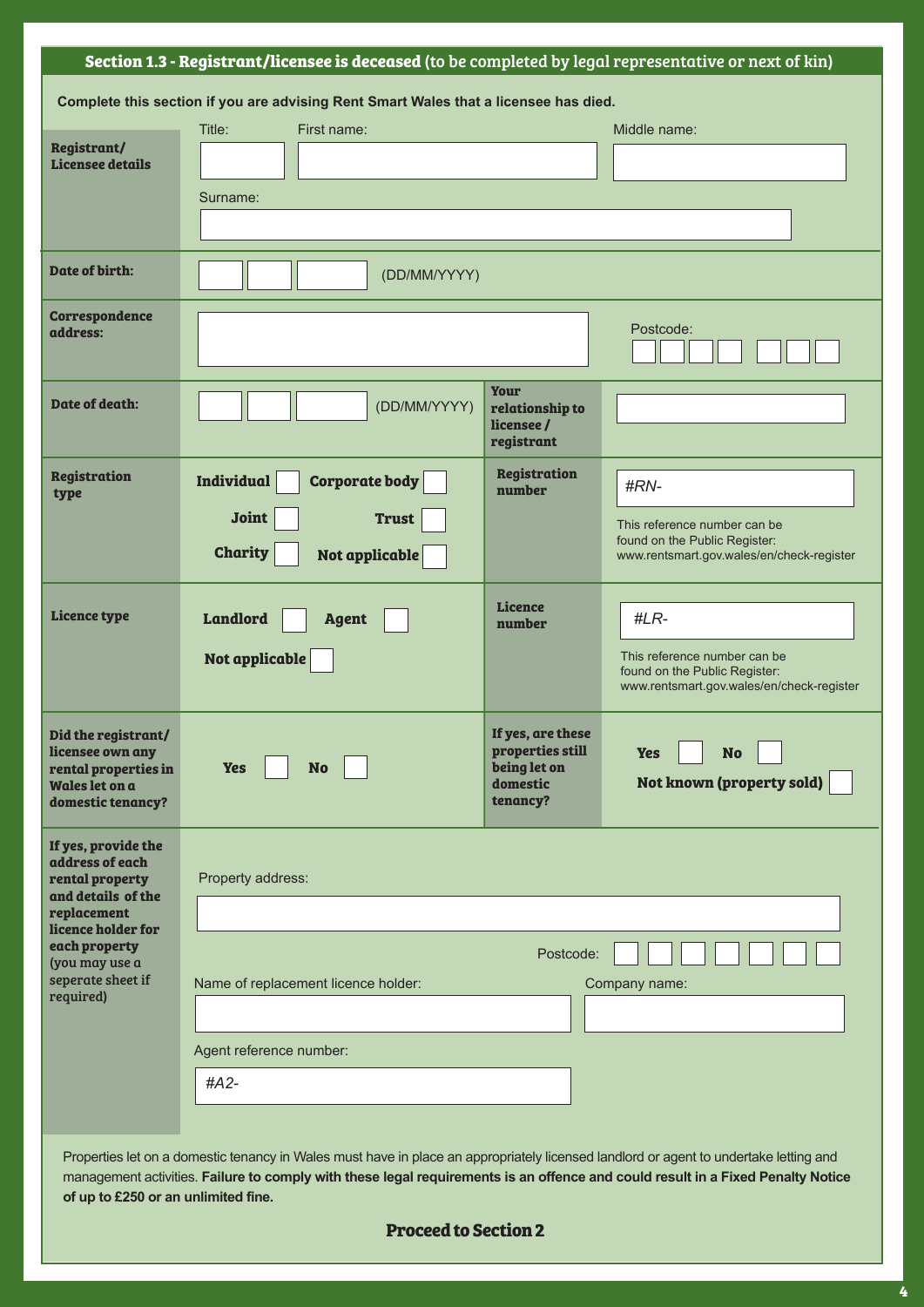## **Section 1.4- Dissolved corporate body** (to be completed by the director/employee of the corporate body)

| been dissolved.                                                                                                              | Only complete this section if you are advising Rent Smart Wales that the licensee is a corporate body, which has now                                                                                                                                                     |                                                                               |                                                                                                                    |
|------------------------------------------------------------------------------------------------------------------------------|--------------------------------------------------------------------------------------------------------------------------------------------------------------------------------------------------------------------------------------------------------------------------|-------------------------------------------------------------------------------|--------------------------------------------------------------------------------------------------------------------|
| <b>Registrant/</b><br>licensee details                                                                                       | Name of corporate body:                                                                                                                                                                                                                                                  |                                                                               |                                                                                                                    |
|                                                                                                                              | Companies House registration number:                                                                                                                                                                                                                                     |                                                                               |                                                                                                                    |
| <b>Registered office</b><br><b>address</b>                                                                                   |                                                                                                                                                                                                                                                                          |                                                                               |                                                                                                                    |
| <b>Date corporate</b><br>body was dissolved                                                                                  | (DD/MM/YYYY)                                                                                                                                                                                                                                                             |                                                                               |                                                                                                                    |
| <b>Registration</b><br>type                                                                                                  | <b>Individual</b><br><b>Corporate body</b><br><b>Joint</b><br><b>Trust</b><br><b>Charity</b><br>Not applicable                                                                                                                                                           | <b>Registration</b><br>number                                                 | #RN-<br>This reference number can be<br>found on the Public Register:<br>www.rentsmart.gov.wales/en/check-register |
| <b>Licence type</b>                                                                                                          | <b>Landlord</b><br><b>Agent</b><br>Not applicable                                                                                                                                                                                                                        | <b>Licence</b><br>number                                                      | #LR-<br>This reference number can be<br>found on the Public Register:<br>www.rentsmart.gov.wales/en/check-register |
| Did the registrant/<br>licensee own any<br>rental properties in<br>Wales let on a<br>domestic tenancy?                       | <b>Yes</b><br><b>No</b>                                                                                                                                                                                                                                                  | If yes, are these<br>properties still<br>being let on<br>domestic<br>tenancy? | <b>Yes</b><br><b>No</b><br>Not known (property sold)                                                               |
| If yes, provide the<br>address of each<br>rental property                                                                    | Property address:                                                                                                                                                                                                                                                        |                                                                               |                                                                                                                    |
| and details of the<br>replacement<br>licence holder for<br>each property<br>(you may use a<br>seperate sheet if<br>required) | Postcode:<br>Name of replacement licence holder:<br>Company name:                                                                                                                                                                                                        |                                                                               |                                                                                                                    |
|                                                                                                                              | Agent reference number:<br>#A2-                                                                                                                                                                                                                                          |                                                                               |                                                                                                                    |
|                                                                                                                              | Properties let on a domestic tenancy in Wales must have in place an appropriately licensed landlord or agent to undertake letting and<br>management activities. Failure to comply with these legal requirements is an offence and could result in a Fixed Penalty Notice |                                                                               |                                                                                                                    |

#### **Proceed to Section 2**

**of up to £250 or an unlimited fine.**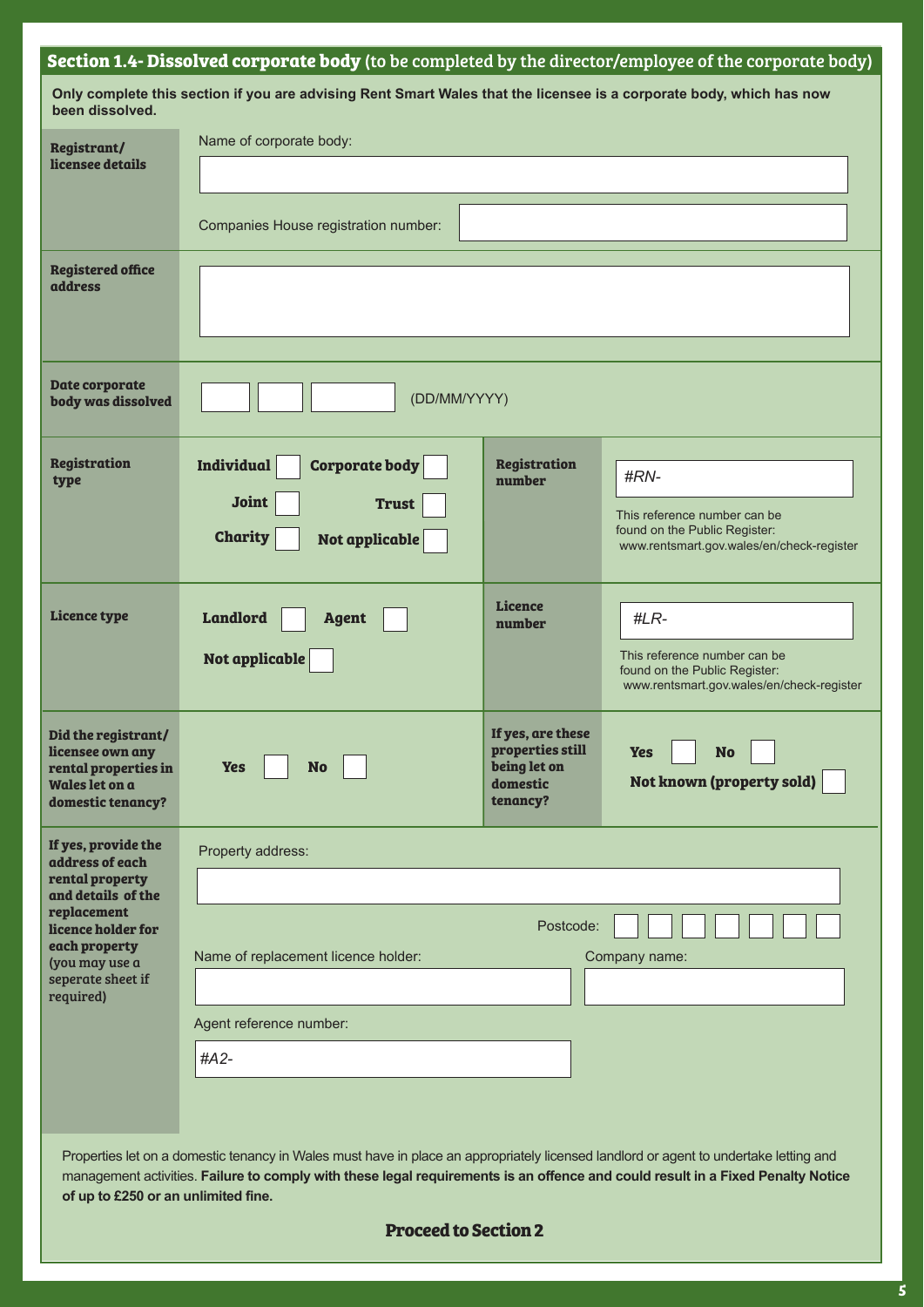#### **Section 2**

#### **Read the following information carefully:**

**Registration:** If you have advised us that a registration is no longer required and have confirmed that you no longer own rental properties in Wales that continue to be let on a domestic tenancy, the properties concerned will be removed from your Rent Smart Wales landlord registration and it will be deactivated. You will be able to re-activate this registration for the same ownership arrangement, at any time up to date of expiry.

**Licence:** If you have advised us that a licence is no longer required, and have confirmed that you no longer conduct letting and/or management activities at rental properties in Wales let on a domestic tenancy, and have given your consent for the licence to be revoked we will do so. Once your licence has been revoked, you will receive a formal decision letter advising you that the revocation process has been completed.

**Registrant/Licensee has died:** If you have advised us that a registrant/licensee has died, we will remove the rental properties from the registration and deactivate it. We will expire the licence on the date of death provided and deactivate the registrant/licensee user account to ensure that no further correspondence is sent. If we need further information regarding the registrant/licensee we will contact the person that has completed this form.

**Corporate Body has been dissolved:** If you have advised us that a corporate body has been dissolved, we will remove the rental properties from the registration and deactivate it. We will expire the licence on the date of that the corporate body was dissolved. If we need further information regarding the registrant/licensee we will contact the person that has completed this form. **Note:** Any landlord who has a rental property in Wales which is rented on an assured, assured shorthold or regulated tenancy is required to register. Properties let on a domestic tenancy in Wales must have in place an appropriately licensed Landlord or Agent to undertake letting and management activities.

Properties let on a domestic tenancy in Wales must have in place an appropriately licensed Landlord or Agent to undertake letting and management activities. **Failure to comply with these legal requirements is an offence and could result in a Fixed Penalty Notice of up to £250 or an unlimited fine.**

#### **Read the following declaration carefully:**

I/we declare that the information contained in this form is correct to the best of my/our knowledge. I/we understand that I/we commit an offence if I/we supply any information to the licensing authority in connection with any of its functions under Part 1 of the Housing (Wales) Act 2014 that is false or misleading and which I/we know is false or misleading or am/are reckless as to whether it is false or misleading.

#### **Please note:**

This form must be signed by the licensee if you have completed section 1.1, the next of kin, legal representative of the estate if you have completed section 1.2 and a director/employee if you have completed section 1.3.

| Registrant/Licensee                                                                                                                                  | Director/Employee | Legal representative of estate<br>Next of kin |  |  |
|------------------------------------------------------------------------------------------------------------------------------------------------------|-------------------|-----------------------------------------------|--|--|
|                                                                                                                                                      |                   | Date                                          |  |  |
|                                                                                                                                                      |                   |                                               |  |  |
| Once you have completed the form, scan and email to rentsmartwales@cardiff.gov.uk or post to Rent Smart Wales, PO Box 1106,<br>Cardiff, CF11 1UA     |                   |                                               |  |  |
| If you require any assistance when completing the form, contact Rent Smart Wales using the details below:                                            |                   |                                               |  |  |
|                                                                                                                                                      |                   |                                               |  |  |
| <b>Tel: 03000 133344</b><br><b>Contact us form:</b> www.rentsmart.gov.wales/contact<br><b>Post:</b> Rent Smart Wales, PO Box 1106, Cardiff, CF11 1UA |                   |                                               |  |  |
|                                                                                                                                                      |                   |                                               |  |  |